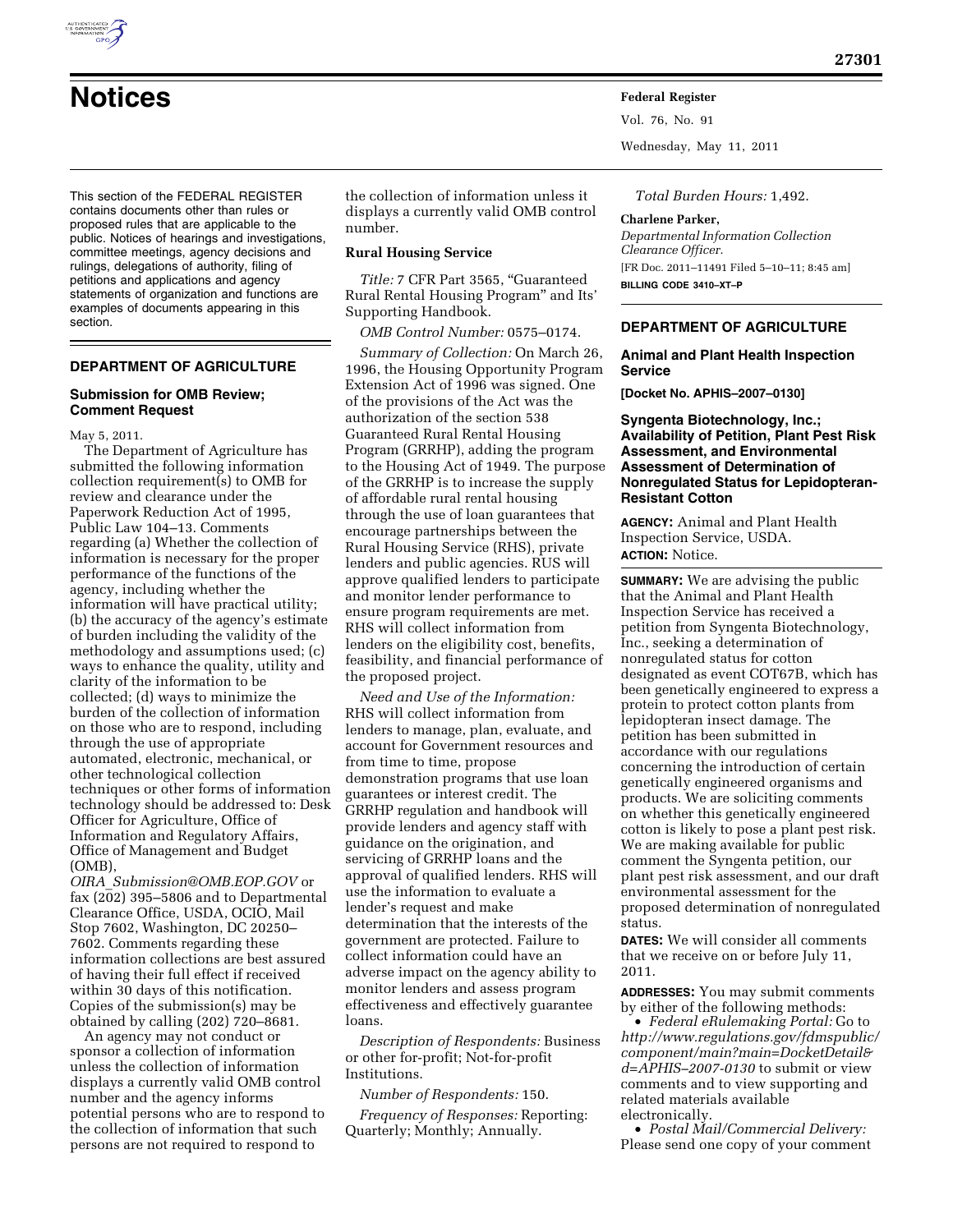to Docket No. APHIS–2007–0130, Regulatory Analysis and Development, PPD, APHIS, Station 3A–03.8, 4700 River Road Unit 118, Riverdale, MD 20737–1238. Please state that your comment refers to Docket No. APHIS– 2007–0130.

*Reading Room:* You may read any comments that we receive on this docket in our reading room. The reading room is located in room 1141 of the USDA South Building, 14th Street and Independence Avenue SW., Washington, DC. Normal reading room hours are 8 a.m. to 4:30 p.m., Monday through Friday, except holidays. To be sure someone is there to help you, please call (202) 690–2817 before coming.

*Availability of Documents:* The petition, draft environmental assessment, and plant pest risk assessment are available on the Regulations.gov Web site (see link above) or on the APHIS Web site at *[http://www.aphis.usda.gov/brs/](http://www.aphis.usda.gov/brs/aphisdocs/07_10801p.pdf) [aphisdocs/07](http://www.aphis.usda.gov/brs/aphisdocs/07_10801p.pdf)*\_*10801p.pdf, [http://](http://www.aphis.usda.gov/brs/aphisdocs/07_10801p_dea.pdf)  [www.aphis.usda.gov/brs/aphisdocs/](http://www.aphis.usda.gov/brs/aphisdocs/07_10801p_dea.pdf)  07*\_*[10801p](http://www.aphis.usda.gov/brs/aphisdocs/07_10801p_dea.pdf)* \_*dea.pdf,* and *[http://](http://www.aphis.usda.gov/brs/aphisdocs/07_10801p_dpra.pdf)  [www.aphis.usda.gov/brs/aphisdocs/](http://www.aphis.usda.gov/brs/aphisdocs/07_10801p_dpra.pdf)  07*\_*10801p* \_*[dpra.pdf.](http://www.aphis.usda.gov/brs/aphisdocs/07_10801p_dpra.pdf)* 

**FOR FURTHER INFORMATION CONTACT:** Mr. Rick Coker, Biotechnology Regulatory Services, APHIS, 4700 River Road Unit 147, Riverdale, MD 20737–1236; (301) 734–5720, e-mail:

*[richard.s.coker@aphis.usda.gov.](mailto:richard.s.coker@aphis.usda.gov)* To obtain copies of the petition, draft environmental assessment, or plant pest risk assessment, contact Ms. Cindy Eck at (301) 734–0667, e-mail: *[cynthia.a.eck@aphis.usda.gov.](mailto:cynthia.a.eck@aphis.usda.gov)* 

### **SUPPLEMENTARY INFORMATION:**

#### **Background**

Under the authority of the plant pest provisions of the Plant Protection Act (7 U.S.C. 7701 *et seq.*), the regulations in 7 CFR part 340, ''Introduction of Organisms and Products Altered or Produced Through Genetic Engineering Which Are Plant Pests or Which There Is Reason to Believe Are Plant Pests,'' regulate, among other things, the introduction (importation, interstate movement, or release into the environment) of organisms and products altered or produced through genetic engineering that are plant pests or that there is reason to believe are plant pests. Such genetically engineered organisms and products are considered ''regulated articles.''

The regulations in § 340.6(a) provide that any person may submit a petition to the Animal and Plant Health Inspection Service (APHIS) seeking a determination that an article should not be regulated under 7 CFR part 340. Paragraphs (b) and (c) of § 340.6 describe the form that a petition for a determination of nonregulated status must take and the information that must be included in the petition.

APHIS has received a petition (APHIS Petition Number 07–108–01p) from Syngenta Biotechnology, Inc. (Syngenta), seeking a determination of nonregulated status for cotton (*Gossypium* spp.) designated as COT67B, which has been genetically engineered to express a Cry1Ab protein to protect cotton plants from lepidopteran insect damage, stating that cotton event COT67B is unlikely to pose a plant pest risk and, therefore, should not be a regulated article under APHIS' regulations in 7 CFR part 340.

As described in the petition, COT67B cotton produces a full-length Cry1Ab protein originally derived from *Bacillus thuringiensis* subsp. *kurstaki* HD–1 which has activity against several important lepidopteran pest species of cotton. These include, but are not limited to, *Helicoverpa zea* (cotton bollworm), *Heliothis virescens* (tobacco budworm), *Pectinophora gossypiella*  (pink bollworm), and *Trichoplusia ni*  (cabbage looper). Cotton event COT67B is currently regulated under 7 CFR part 340. Interstate movements and field tests of cotton event COT67B have been conducted under notifications acknowledged by APHIS.

Field tests conducted under APHIS oversight allowed for evaluation in a natural agricultural setting while imposing measures to minimize the risk of persistence in the environment after completion of the test. Data are gathered on multiple parameters and used by the applicant to evaluate agronomic characteristics and product performance. These data are used by APHIS to determine if the new variety poses a plant pest risk. Syngenta has petitioned APHIS to make a determination that cotton event COT67B should not be regulated under 7 CFR part 340.

In section 403 of the Plant Protection Act, "plant pest" is defined as any living stage of any of the following that can directly or indirectly injure, cause damage to, or cause disease in any plant or plant product: A protozoan, a nonhuman animal, a parasitic plant, a bacterium, a fungus, a virus or viroid, an infectious agent or other pathogen, or any article similar to or allied with any of the foregoing. APHIS has prepared a plant pest risk assessment to determine if cotton event COT67B is unlikely to pose a plant pest risk.

APHIS has also prepared a draft environmental assessment (EA) in

which it presents two alternatives based on its analyses of data submitted by Syngenta, a review of other scientific data, and field tests conducted under APHIS oversight. APHIS is considering the following alternatives: (1) Take no action, i.e., APHIS would not change the regulatory status of cotton event COT67B and it would continue to be a regulated article, or (2) approve the petition based on a determination of the nonregulated status of cotton event COT67B in whole.

The draft EA has been prepared to provide the APHIS decisionmaker with a review and analysis of any potential environmental impacts associated with the proposed determination of nonregulated status for cotton event COT67B. The draft EA was prepared in accordance with (1) The National Environmental Policy Act of 1969 (NEPA), as amended (42 U.S.C. 4321 *et seq.*), (2) regulations of the Council on Environmental Quality for implementing the procedural provisions of NEPA (40 CFR parts 1500–1508), (3) USDA regulations implementing NEPA (7 CFR part 1b), and (4) APHIS' NEPA Implementing Procedures (7 CFR part 372).

In accordance with § 340.6(d) of the regulations, we are publishing this notice to inform the public that APHIS will accept written comments regarding the petition for a determination of nonregulated status from interested or affected persons for a period of 60 days from the date of this notice. We are also soliciting written comments from interested or affected persons on the plant pest risk assessment and the draft EA prepared to examine any potential environmental impacts of the proposed determination of the nonregulated status of the subject cotton line. The petition, draft EA, and plant pest risk assessment are available for public review, and copies of the petition, draft EA, and plant pest risk assessment are available as indicated under **ADDRESSES** and **FOR FURTHER INFORMATION CONTACT** above.

After the comment period closes, APHIS will review all written comments received during the comment period and any other relevant information. All comments received regarding the petition, draft EA, and plant pest risk assessment will be available for public review as indicated under **ADDRESSES** above. After reviewing and evaluating the comments on the petition, the draft EA, plant pest risk assessment, and other data, APHIS will furnish a response to the petitioner, either approving or denying the petition. APHIS will also publish a notice in the **Federal Register** announcing the regulatory status of cotton event